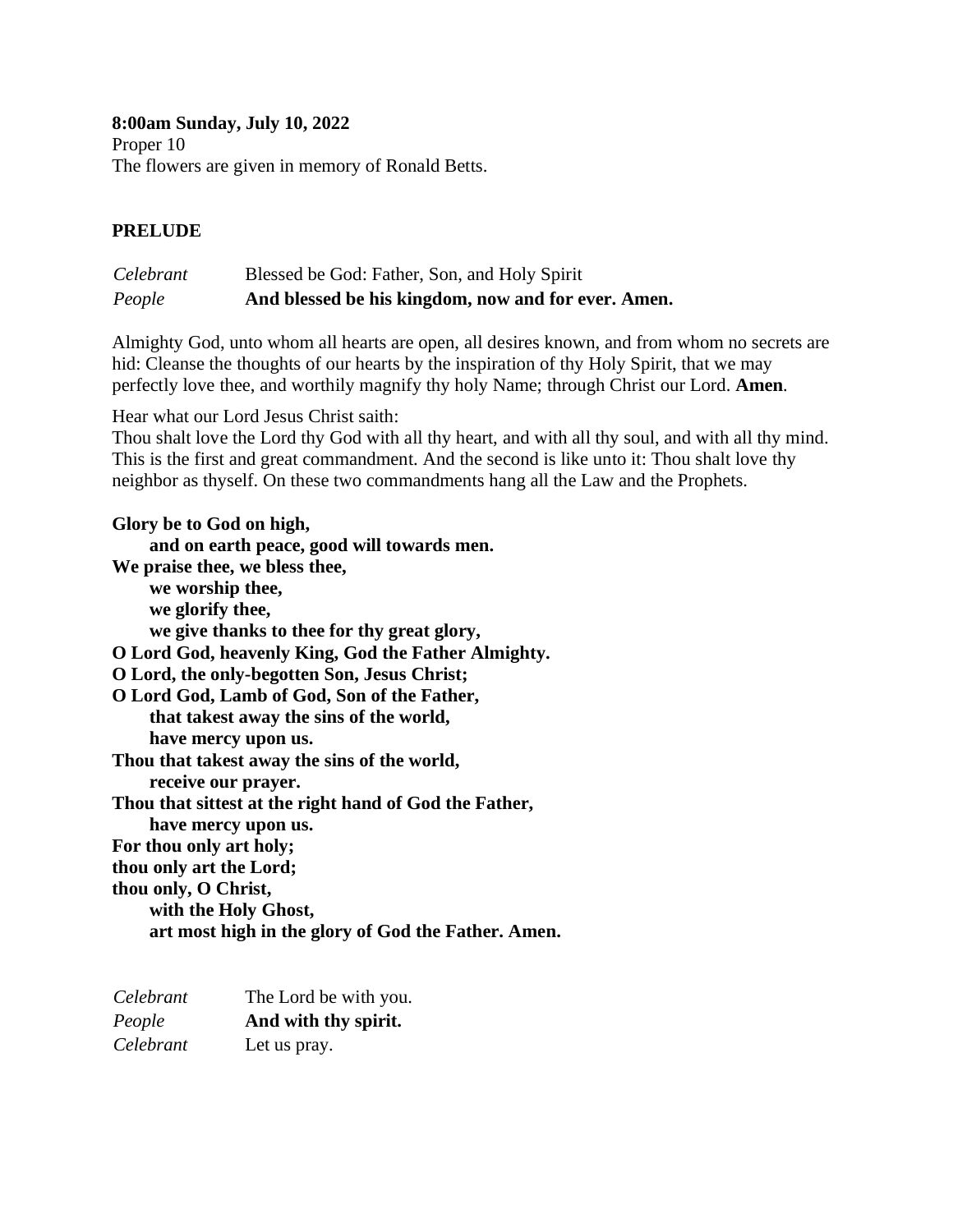O Lord, we beseech thee mercifully to receive the prayers of thy people who call upon thee, and grant that they may both perceive and know what things they ought to do, and also may have grace and power faithfully to fulfill the same; through Jesus Christ our Lord, who liveth and reigneth with thee and the Holy Spirit, one God, now and for ever. **Amen**.

# **The Lessons**

### **READING: Colossians 1:1-14**

A Reading from Paul's letter to the Church in Colossus.

<sup>1</sup>Paul, an apostle of Christ Jesus by the will of God, and Timothy our brother,

<sup>2</sup>To the saints and faithful brothers and sisters in Christ in Colossae:

Grace to you and peace from God our Father.

<sup>3</sup>In our prayers for you we always thank God, the Father of our Lord Jesus Christ, <sup>4</sup>for we have heard of your faith in Christ Jesus and of the love that you have for all the saints, <sup>5</sup>because of the hope laid up for you in heaven. You have heard of this hope before in the word of the truth, the gospel <sup>6</sup> that has come to you. Just as it is bearing fruit and growing in the whole world, so it has been bearing fruit among yourselves from the day you heard it and truly comprehended the grace of God. 7This you learned from Epaphras, our beloved fellow servant. He is a faithful minister of Christ on your behalf, 8and he has made known to us your love in the Spirit.

<sup>9</sup>For this reason, since the day we heard it, we have not ceased praying for you and asking that you may be filled with the knowledge of God's will in all spiritual wisdom and understanding, <sup>10</sup>so that you may lead lives worthy of the Lord, fully pleasing to him, as you bear fruit in every good work and as you grow in the knowledge of God. 11May you be made strong with all the strength that comes from his glorious power, and may you be prepared to endure everything with patience, while joyfully 12giving thanks to the Father, who has enabled you to share in the inheritance of the saints in the light. 13He has rescued us from the power of darkness and transferred us into the kingdom of his beloved Son, 14in whom we have redemption, the forgiveness of sins.

*Reader* The Word of the Lord. *People* **Thanks be to God.**

#### **Psalm 25:1-9**

<sup>1</sup>To you, O LORD, I lift up my soul; my God, I put my trust in you; \* let me not be humiliated, nor let my enemies triumph over me. **<sup>2</sup>Let none who look to you be put to shame; \* let the treacherous be disappointed in their schemes.** <sup>3</sup>Show me your ways, O LORD, \* and teach me your paths. **<sup>4</sup>Lead me in your truth and teach me, \* for you are the God of my salvation; in you have I trusted all the day long.**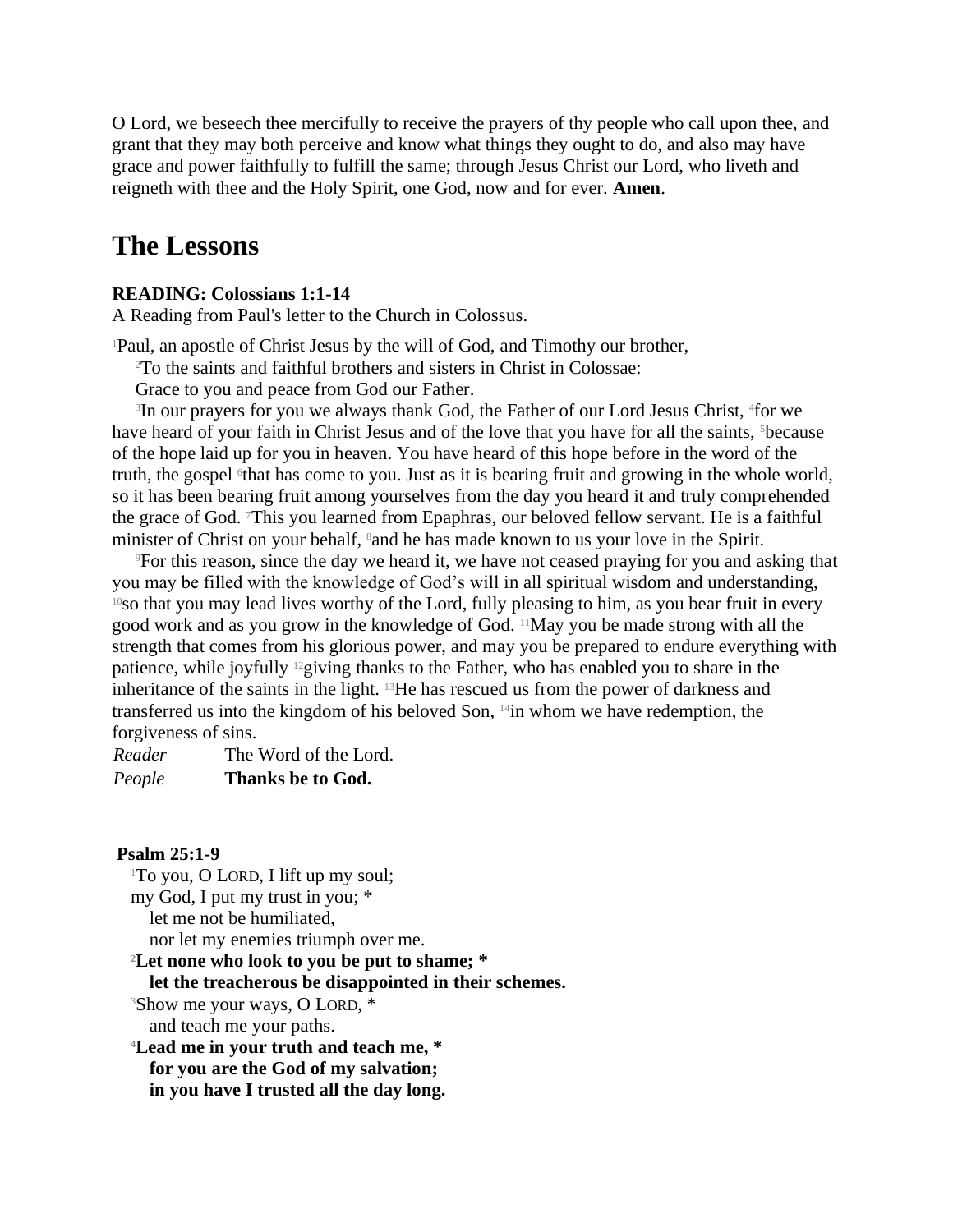<sup>5</sup>Remember, O LORD, your compassion and love, \*

for they are from everlasting.

**<sup>6</sup>Remember not the sins of my youth and my transgressions; \* remember me according to your love**

**and for the sake of your goodness, O LORD.**

<sup>7</sup>Gracious and upright is the LORD; \*

therefore he teaches sinners in his way.

**<sup>8</sup>He guides the humble in doing right \* and teaches his way to the lowly.**

<sup>9</sup>All the paths of the LORD are love and faithfulness \* to those who keep his covenant and his testimonies.

# **GOSPEL: Luke 10:25-37**

The Holy Gospel of our Lord Jesus Christ according to Luke.

# *People* **Glory be to thee, O Lord.**

<sup>25</sup> Just then a lawyer stood up to test Jesus. "Teacher," he said, "what must I do to inherit eternal life?" <sup>26</sup>He said to him, "What is written in the law? What do you read there?" <sup>27</sup>He answered, "You shall love the Lord your God with all your heart, and with all your soul, and with all your strength, and with all your mind; and your neighbor as yourself." <sup>28</sup>And he said to him, "You have given the right answer; do this, and you will live."

<sup>29</sup>But wanting to justify himself, he asked Jesus, "And who is my neighbor?" <sup>30</sup>Jesus replied, "A man was going down from Jerusalem to Jericho, and fell into the hands of robbers, who stripped him, beat him, and went away, leaving him half dead. 31Now by chance a priest was going down that road; and when he saw him, he passed by on the other side. 32So likewise a Levite, when he came to the place and saw him, passed by on the other side.  $33$ But a Samaritan while traveling came near him; and when he saw him, he was moved with pity. <sup>34</sup>He went to him and bandaged his wounds, having poured oil and wine on them. Then he put him on his own animal, brought him to an inn, and took care of him. <sup>35</sup>The next day he took out two denarii, gave them to the innkeeper, and said, 'Take care of him; and when I come back, I will repay you whatever more you spend.' <sup>36</sup>Which of these three, do you think, was a neighbor to the man who fell into the hands of the robbers?" 37He said, "The one who showed him mercy." Jesus said to him, "Go and do likewise."

The Gospel of the Lord. *People* **Praise be to thee, O Christ.**

# **THE SERMON**

### **THE CREED**

**We believe in one God, the Father, the Almighty, maker of heaven and earth, of all that is, seen and unseen. We believe in one Lord, Jesus Christ, the only Son of God, eternally begotten of the Father,**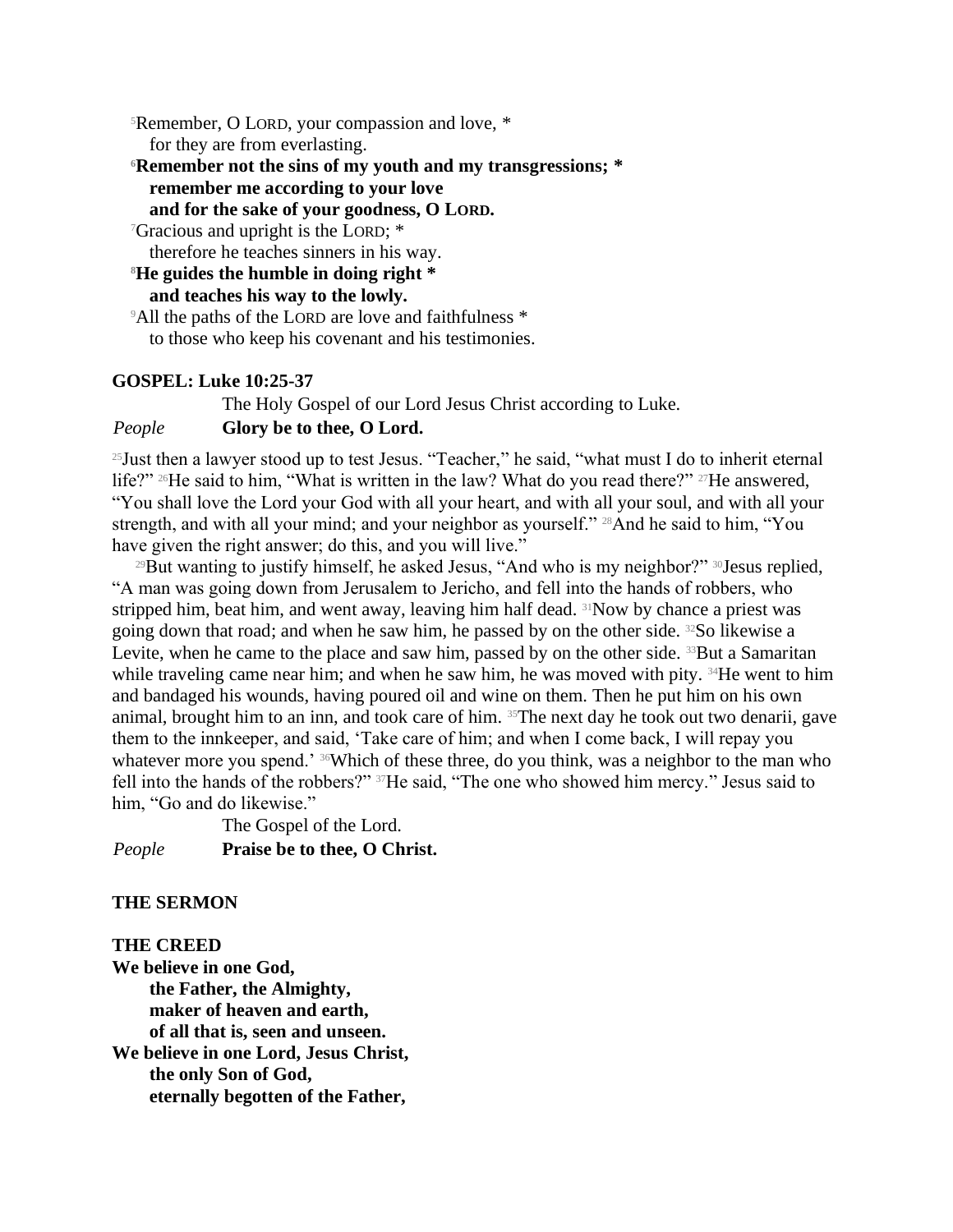**God from God, Light from Light, true God from true God, begotten, not made, of one Being with the Father. Through him all things were made. For us and for our salvation he came down from heaven: by the power of the Holy Spirit he became incarnate from the Virgin Mary, and was made man. For our sake he was crucified under Pontius Pilate; he suffered death and was buried. On the third day he rose again in accordance with the Scriptures; he ascended into heaven and is seated at the right hand of the Father. He will come again in glory to judge the living and the dead, and his kingdom will have no end. We believe in the Holy Spirit, the Lord, the giver of life, who proceeds from the Father and the Son. With the Father and the Son he is worshiped and glorified. He has spoken through the Prophets. We believe in one holy catholic and apostolic Church. We acknowledge one baptism for the forgiveness of sins. We look for the resurrection of the dead, and the life of the world to come. Amen.**

### **THE PRAYERS OF THE PEOPLE**

Let us pray for the whole state of Christ's Church and the world.

Almighty and everliving God, who in thy holy Word hast taught us to make prayers, and supplications, and to give thanks for all men: Receive these our prayers which we offer unto thy divine Majesty, beseeching thee to inspire continually the Universal Church with the spirit of truth, unity, and concord; and grant that all those who do confess thy holy Name may agree in the truth of thy holy Word, and live in unity and godly love.

Give grace, O heavenly Father, to all bishops and other ministers [especially \_\_\_\_\_\_\_\_\_\_\_], that they may, both by their life and doctrine, set forth thy true and lively Word, and rightly and duly administer thy holy Sacraments.

And to all thy people give thy heavenly grace, and especially to this congregation here present; that, with meek heart and due reverence, they may hear and receive thy holy Word, truly serving thee in holiness and righteousness all the days of their life.

We beseech thee also so to rule the hearts of those who bear the authority of government in this and every land [especially \_\_\_\_\_\_\_\_\_\_\_], that they may be led to wise decisions and right actions for the welfare and peace of the world.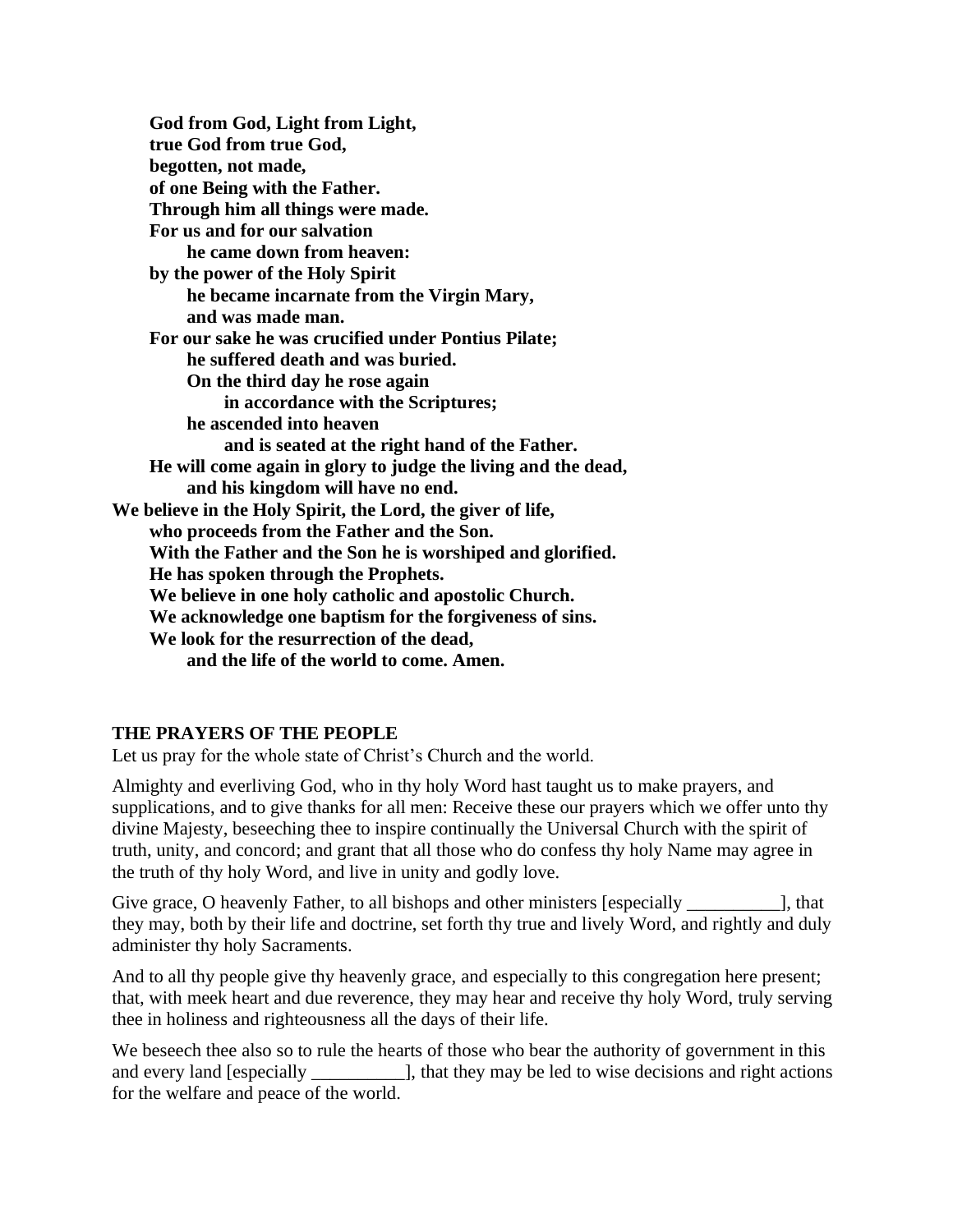Open, O Lord, the eyes of all people to behold thy gracious hand in all thy works, that, rejoicing in thy whole creation, they may honor thee with their substance, and be faithful stewards of thy bounty.

And we most humbly beseech thee, of thy goodness, O Lord, to comfort and succor [\_\_\_\_\_\_\_\_\_\_ and] all those who, in this transitory life, are in trouble, sorrow, need, sickness, or any other adversity.

And we also bless thy holy Name for all thy servants departed this life in thy faith and fear [especially \_\_\_\_\_\_\_\_\_\_], beseeching thee to grant them continual growth in thy love and service; and to grant us grace so to follow the good examples of [\_\_\_\_\_\_\_\_\_\_ and of] all thy saints, that with them we may be partakers of thy heavenly kingdom.

Grant these our prayers, O Father, for Jesus Christ's sake, our only Mediator and Advocate. **Amen***.*

### **CONFESSION OF SIN**

Let us humbly confess our sins unto Almighty God.

**Almighty God, Father of our Lord Jesus Christ, maker of all things, judge of all men: We acknowledge and bewail our manifold sins and wickedness, which we from time to time most grievously have committed, by thought, word, and deed, against thy divine Majesty, provoking most justly thy wrath and indignation against us. We do earnestly repent, and are heartily sorry for these our misdoings; the remembrance of them is grievous unto us, the burden of them is intolerable. Have mercy upon us, have mercy upon us, most merciful Father; for thy Son our Lord Jesus Christ's sake, forgive us all that is past; and grant that we may ever hereafter serve and please thee in newness of life, to the honor and glory of thy Name; through Jesus Christ our Lord. Amen.**

Almighty God, our heavenly Father, who of his great mercy hath promised forgiveness of sins to all those who with hearty repentance and true faith turn unto him, have mercy upon you, pardon and deliver you from all your sins, confirm and strengthen you in all goodness, and bring you to everlasting life; through Jesus Christ our Lord. **Amen***.*

### **THE COMFORTABLE WORDS**

**THE PEACE**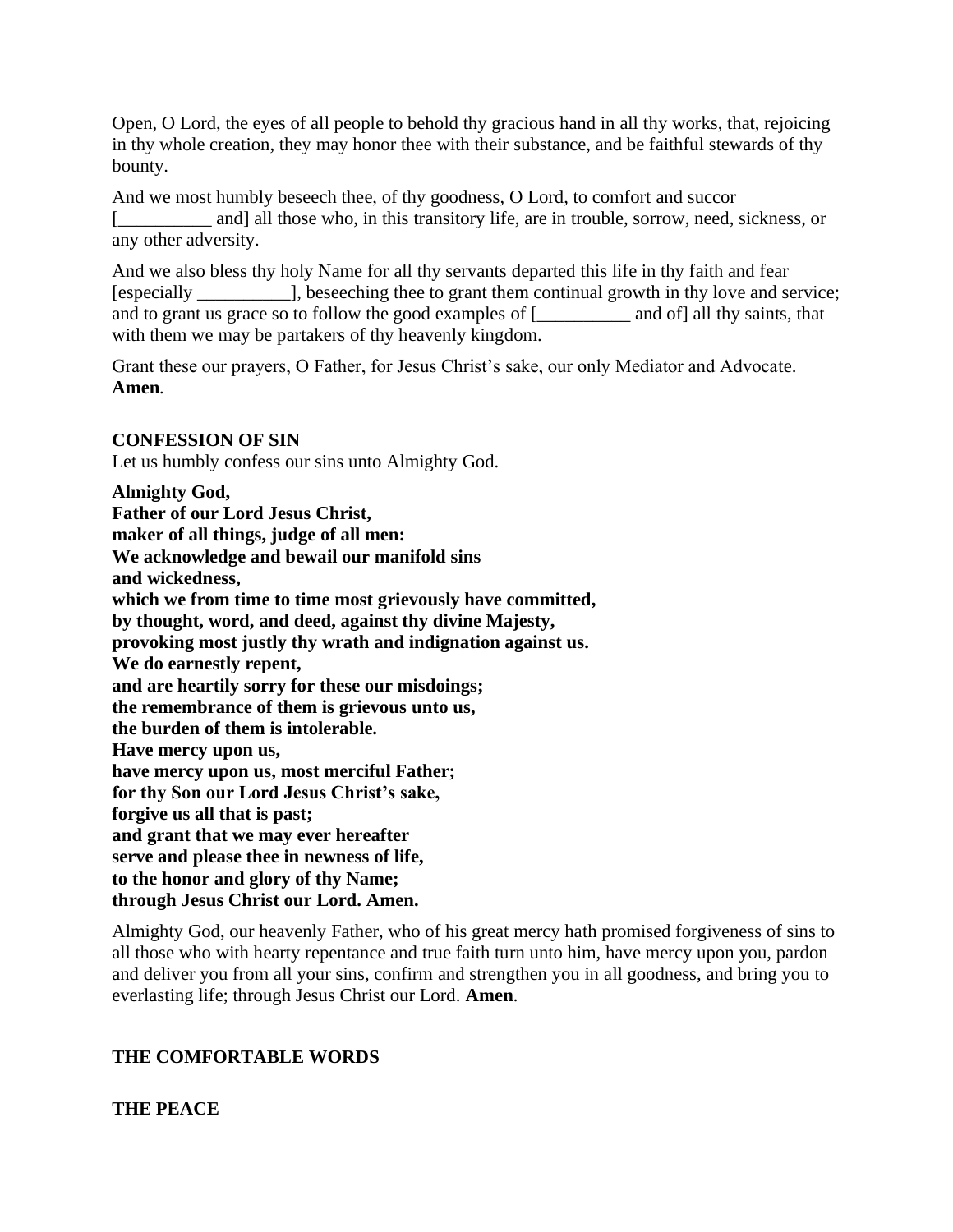*Celebrant* The peace of the Lord be always with you. *People* **And with thy spirit.**

# The Holy Communion

### **OFFERTORY SENTENCE**

### **OFFERTORY MUSIC - INSTRUMENTAL**

| Celebrant | The Lord be with you.                   |
|-----------|-----------------------------------------|
| People    | And with thy spirit.                    |
| Celebrant | Lift up your hearts.                    |
| People    | We lift them up unto the Lord.          |
| Celebrant | Let us give thanks to the Lord our God. |
| People    | It is meet and right so to do.          |

It is very meet, right, and our bounden duty, that we should at all times, and in all places, give thanks unto thee, O Lord, holy Father, almighty, everlasting God.

Creator of the light and source of life, who hast made us in thine image, and called us to new life in Jesus Christ our Lord.

Therefore with Angels and Archangels, and with all the company of heaven, we laud and magnify thy glorious Name; evermore praising thee, and saying,

**Holy, holy, holy, Lord God of Hosts: Heaven and earth are full of thy glory. Glory be to thee, O Lord Most High. Blessed is he that cometh in the name of the Lord. Hosanna in the highest**.

All glory be to thee, O Lord our God, for that thou didst create heaven and earth, and didst make us in thine own image; and, of thy tender mercy, didst give thine only Son Jesus Christ to take our nature upon him, and to suffer death upon the cross for our redemption. He made there a full and perfect sacrifice for the whole world; and did institute, and in his holy Gospel command us to continue, a perpetual memory of that his precious death and sacrifice, until his coming again.

For in the night in which he was betrayed, he took bread; and when he had given thanks to thee, he broke it, and gave it to his disciples, saying, "Take, eat, this is my Body, which is given for you. Do this in remembrance of me."

Likewise, after supper, he took the cup; and when he had given thanks, he gave it to them, saying, "Drink this, all of you; for this is my Blood of the New Covenant, which is shed for you, and for many, for the remission of sins. Do this, as oft as ye shall drink it, in remembrance of me."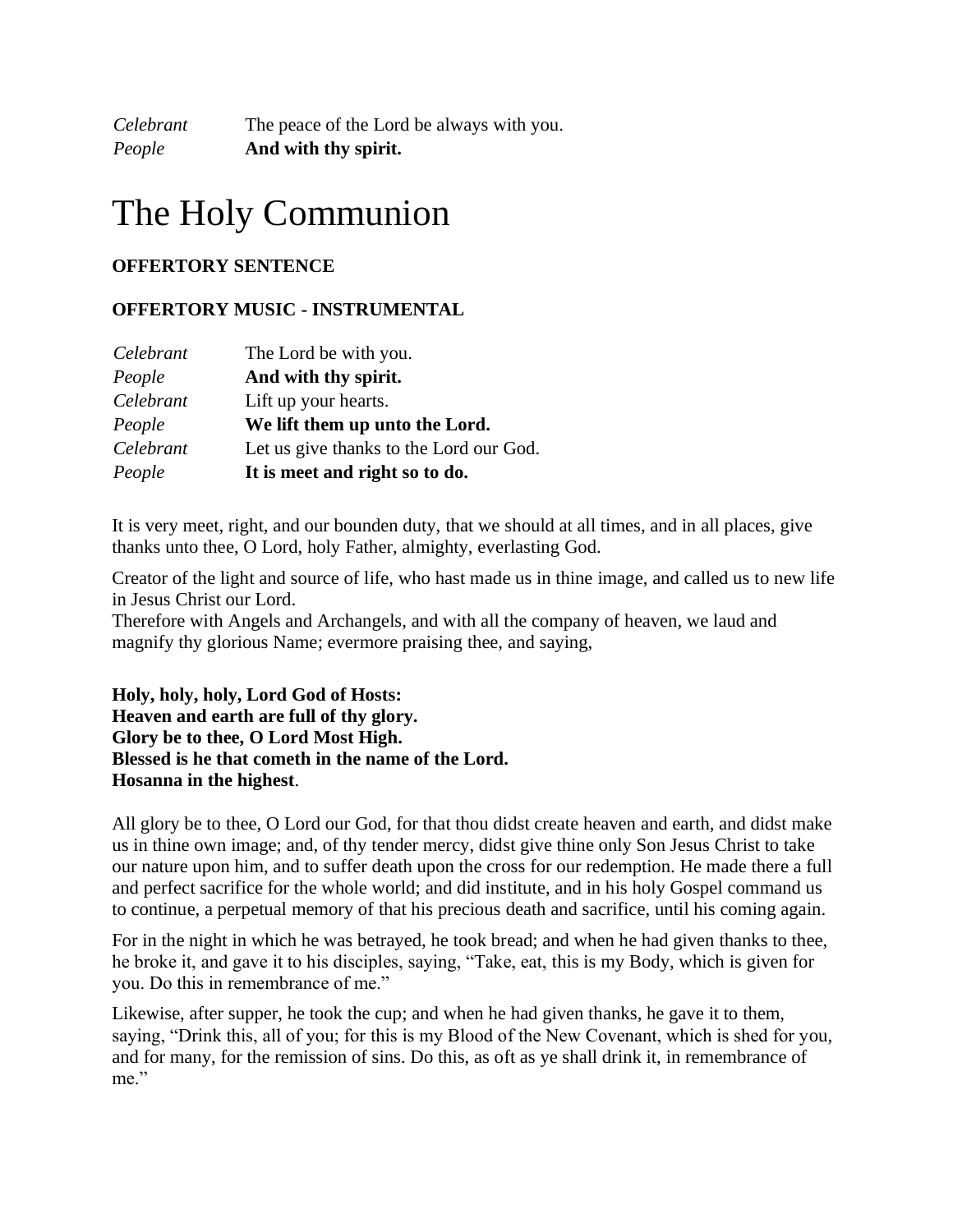Wherefore, O Lord and heavenly Father, we thy people do celebrate and make, with these thy holy gifts which we now offer unto thee, the memorial thy Son hath commanded us to make; having in remembrance his blessed passion and precious death, his mighty resurrection and glorious ascension; and looking for his coming again with power and great glory.

And we most humbly beseech thee, O merciful Father, to hear us, and, with thy Word and Holy Spirit, to bless and sanctify these gifts of bread and wine, that they may be unto us the Body and Blood of thy dearly-beloved Son Jesus Christ.

And we earnestly desire thy fatherly goodness to accept this our sacrifice of praise and thanksgiving, whereby we offer and present unto thee, O Lord, our selves, our souls and bodies. Grant, we beseech thee, that all who partake of this Holy Communion may worthily receive the most precious Body and Blood of thy Son Jesus Christ, and be filled with thy grace and heavenly benediction; and also that we and all thy whole Church may be made one body with him, that he may dwell in us, and we in him; through the same Jesus Christ our Lord;

By whom, and with whom, and in whom, in the unity of the Holy Ghost all honor and glory be unto thee, O Father Almighty, world without end. **AMEN***.*

### **THE LORD'S PRAYER**

And now, as our Savior Christ hath taught us, we are bold to say,

**Our Father, who art in heaven, hallowed be thy Name, thy kingdom come, thy will be done, on earth as it is in heaven. Give us this day our daily bread. And forgive us our trespasses, as we forgive those who trespass against us. And lead us not into temptation, but deliver us from evil. For thine is the kingdom, and the power, and the glory, forever and ever. Amen.**

# **The Breaking of the Bread**

Lamb of God, you take away the sins of the world: **have mercy on us.** Lamb of God, you take away the sins of the world: **have mercy on us.** Lamb of God, you take away the sins of the world: **grant us peace.**

**We do not presume to come to this thy Table, O merciful Lord, trusting in our own righteousness, but in thy manifold and great mercies. We are not worthy so much as to gather up the crumbs under thy Table. But thou art the same Lord whose property is always to have mercy. Grant us therefore, gracious Lord, so to eat the flesh of thy dear Son Jesus Christ, and to drink his blood, that we may evermore dwell in him, and he in us. Amen.**